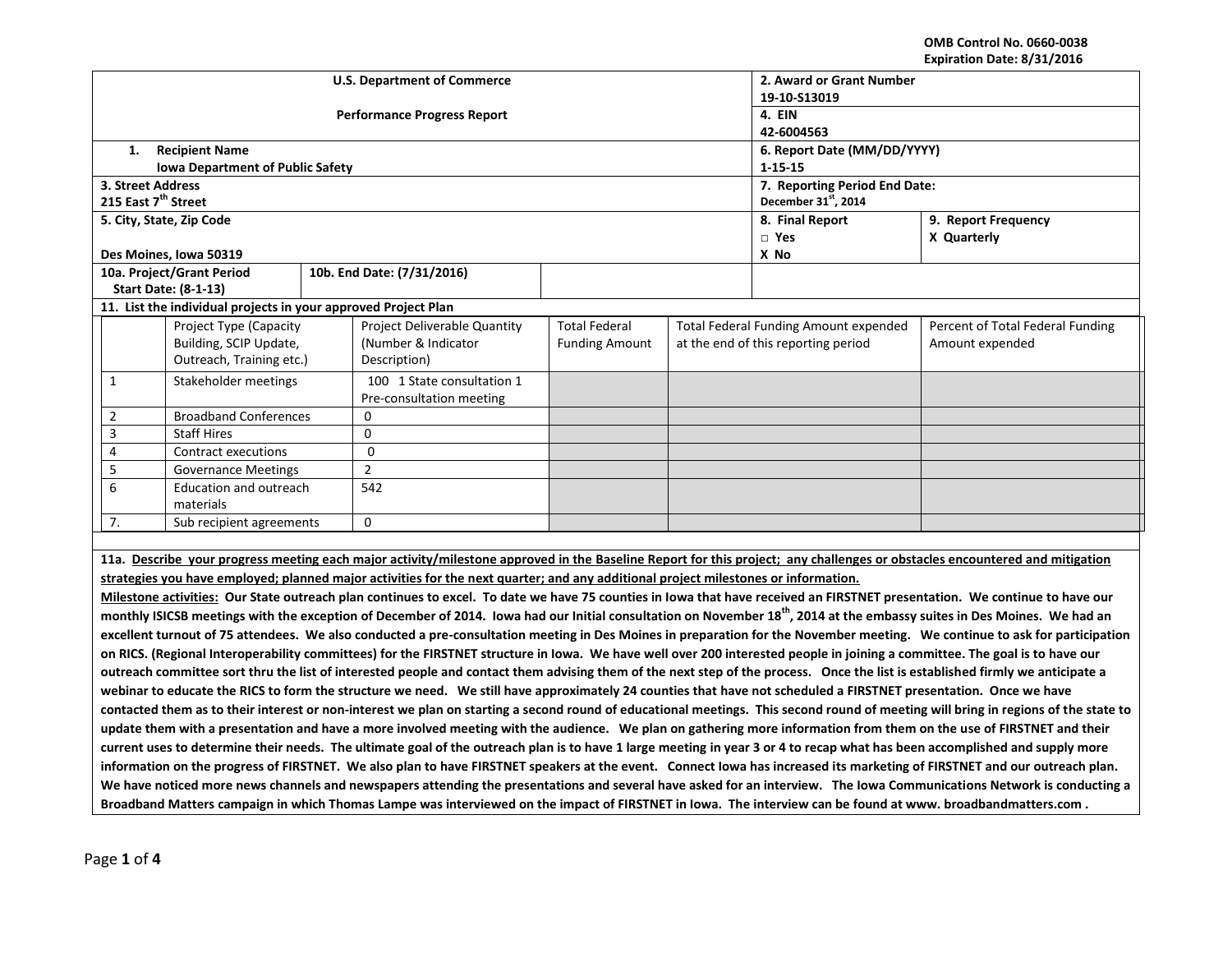**The Iowa Interoperability Board has a FIRSTNET Broadband subcommittee that is chaired by the Director of the Iowa Communications Network and Co-Chaired by the Chief Information Officer of the State of Iowa. This committee is handling all of the FIRSTNET related issues that face Iowa. E.G. Infrastructure availability in Iowa.** 

**11b. If the project team anticipates requesting any changes to the approved Baseline Report in the next quarter, describe those below. Note that any substantive changes to the Baseline Report must be approved by the Department of Commerce before implementation.** 

**None at this time.**

**11c. Provide any other information that would be useful to NTIA as it assesses this project's progress.** 

**While we work with the outreach and follow the FIRSTNET progress, we can see that the outreach progress could come to the point when the grant expires; there will still be work to do depending on the FIRSTNET build out. Please consider allowing extensions of the SLIGP grant past 2016 to give more time to align with the FIRSTNET timeline.** 

**11d. Describe any success stories or best practices you have identified. Please be as specific as possible.**

We have a successful outreach plan in place. Our marketing of FIRSTNET is starting to increase. More interest is developing and the message seems to be traveling across the **State. The Governor's Office was extremely pleased with the FIRSTNET State consultation in November.** 

**12. Personnel** 

**12a. If the project is not fully staffed, describe how any lack of staffing may impact the project's time line and when the project will be fully staffed.**

## **12b. Staffing Table**

| <b>Job Title</b>                        | FTE % | <b>Project(s) Assigned</b>                             | Change |
|-----------------------------------------|-------|--------------------------------------------------------|--------|
| DPS Interoperability Officer Sgt. Lampe |       | 50% of wages paid by SLIGP funds for SLIGP activities  | No     |
| Administrative Assistant (secretary)    |       | 100% of wages paid by SLIGP funds for SLIGP activities | No     |

Add Row  $\overline{\phantom{a}}$ Remove Row

**13. Subcontracts (Vendors and/or Sub recipients)**

**13a. Subcontracts Table – Include all subcontractors. The totals from this table must equal the "Subcontracts Total" in Question 14f.**

| Name | Subcontract Purpose | Type             | RFP/RFQ         | Contract          | Start | End Date | <b>Total Federal</b>   | <b>Total Matching</b>  | Project and % Assigned |
|------|---------------------|------------------|-----------------|-------------------|-------|----------|------------------------|------------------------|------------------------|
|      |                     | (Vendor/Subrec., | Issued<br>(Y/N) | Executed<br>(Y/N) | Date  |          | <b>Funds Allocated</b> | <b>Funds Allocated</b> |                        |

Page **2** of **4**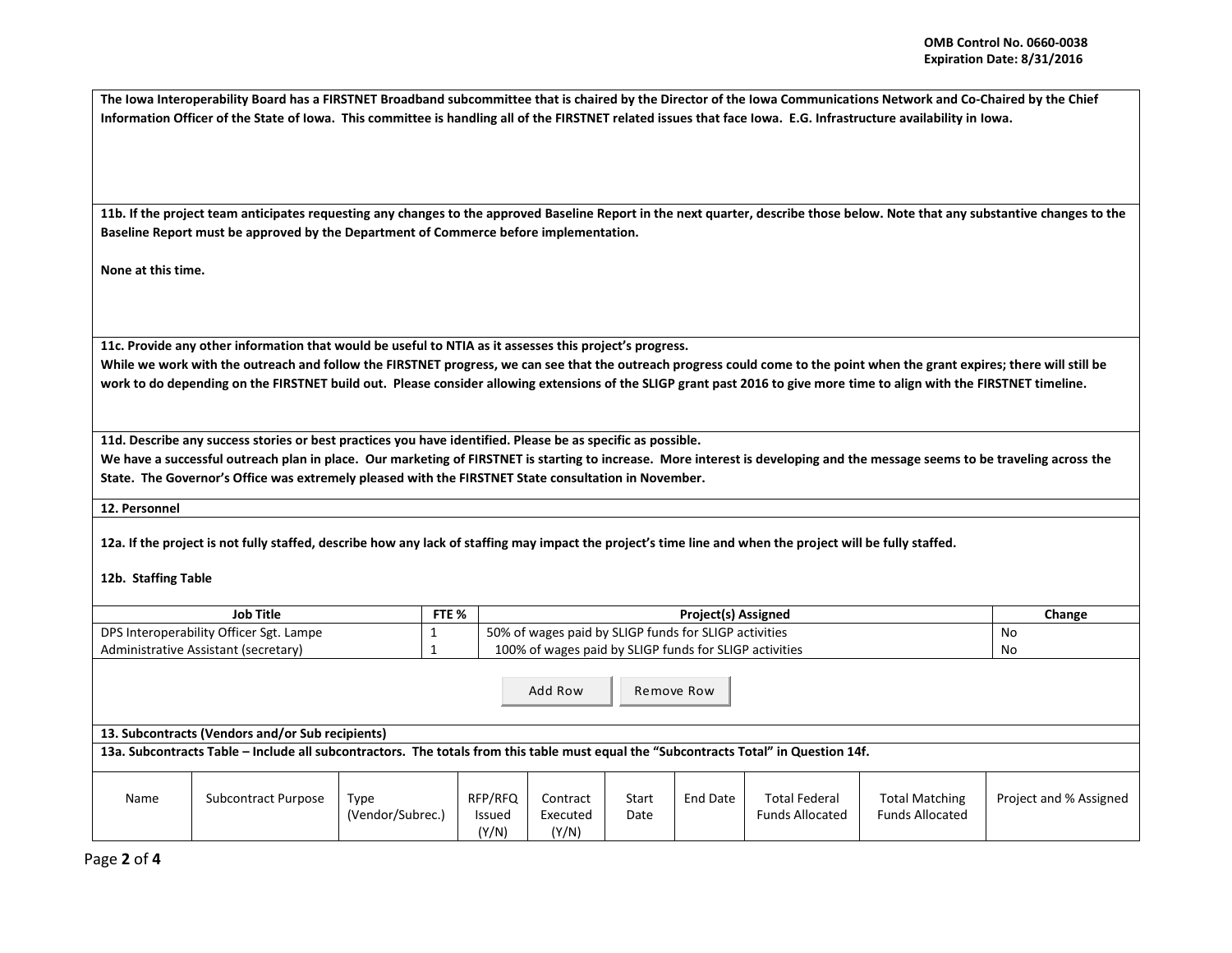| Federal<br>Engineering                                                                                                                                                                          | <b>SLIGP</b> activities                                                      |                                     | Vendor                                | N            | Y                          | $8 - 1 - 13$                                      | $3 - 1 - 15$                         | 71,781                                         | 17,945  |                          |
|-------------------------------------------------------------------------------------------------------------------------------------------------------------------------------------------------|------------------------------------------------------------------------------|-------------------------------------|---------------------------------------|--------------|----------------------------|---------------------------------------------------|--------------------------------------|------------------------------------------------|---------|--------------------------|
| Connect Iowa                                                                                                                                                                                    | SLIGP Outreach                                                               |                                     | Vendor                                | Υ            | Y                          | $8 - 1 - 14$                                      | $8 - 1 - 15$                         | 182,651                                        | 45,663  |                          |
| Unknown<br>vendor                                                                                                                                                                               | Phase 2                                                                      |                                     | Vendor                                | N            | $\mathsf{N}$               | $\omega$                                          | $\omega$                             | 678,504                                        | 169,626 |                          |
| Federal<br>Engineering                                                                                                                                                                          | <b>SLIGP</b> activities                                                      |                                     | Vendor                                | $\mathsf{N}$ | $\overline{Y}$             | $4 - 7 - 14$                                      | $4 - 1 - 15$                         | 162,000                                        | 40,500  |                          |
| <b>RICOH</b>                                                                                                                                                                                    | Copier lease                                                                 |                                     | Vendor                                | ${\sf N}$    | Y                          | $11 - 1 - 13$                                     | $10 - 31 - 16$                       | 8,640                                          | 2,160   |                          |
| Add Row<br>Remove Row                                                                                                                                                                           |                                                                              |                                     |                                       |              |                            |                                                   |                                      |                                                |         |                          |
|                                                                                                                                                                                                 | 13b. Describe any challenges encountered with vendors and/or sub recipients. |                                     |                                       |              |                            |                                                   |                                      |                                                |         |                          |
|                                                                                                                                                                                                 |                                                                              |                                     |                                       |              |                            |                                                   |                                      |                                                |         |                          |
| 14. Budget Worksheet                                                                                                                                                                            |                                                                              |                                     |                                       |              |                            |                                                   |                                      |                                                |         |                          |
| Columns 2, 3 and 4 must match your current project budget for the entire award, which is the SF-424A on file.<br>Only list matching funds that the Department of Commerce has already approved. |                                                                              |                                     |                                       |              |                            |                                                   |                                      |                                                |         |                          |
| Project Budget Element (1)                                                                                                                                                                      |                                                                              | <b>Federal Funds</b><br>Awarded (2) | <b>Approved Matching</b><br>Funds (3) |              | <b>Total Budget</b><br>(4) |                                                   | <b>Federal Funds</b><br>Expended (5) | <b>Approved Matching Funds</b><br>Expended (6) |         | Total Funds Expended (7) |
| a. Personnel Salaries                                                                                                                                                                           |                                                                              | 183,805                             |                                       | 45,951       | 229,756                    |                                                   | 62,044                               | 15,511                                         |         | 77,555                   |
| b. Personnel Fringe Benefits                                                                                                                                                                    |                                                                              | 81,480                              | 20,370                                |              | 101,850                    |                                                   | 23,716                               | 5,929                                          |         | 29,645                   |
| c. Travel                                                                                                                                                                                       |                                                                              | 215,652                             |                                       | 53,913       | 269,565                    |                                                   | 10,307                               | 2,576                                          |         | 12,883                   |
| d. Equipment<br>0                                                                                                                                                                               |                                                                              |                                     | 0                                     |              | 0                          |                                                   |                                      |                                                |         |                          |
| e. Materials/Supplies                                                                                                                                                                           |                                                                              | 42,833                              | 10,709                                |              | 53,542                     |                                                   | 14,453                               | 3,613                                          |         | 18,066                   |
| f. Subcontracts Total                                                                                                                                                                           |                                                                              | 1,103,576                           | 275,894                               |              | 1,379,470                  |                                                   | 151,540                              | 37,885                                         |         | 189,425                  |
| g. Other                                                                                                                                                                                        |                                                                              | 28,912                              | 7,228                                 |              | 36,140                     |                                                   | 24,814                               | 6,204                                          |         | 31,018                   |
| h. Total Costs                                                                                                                                                                                  |                                                                              | 1,656,258                           | 414,065                               |              | 2,070,323                  |                                                   | 286,874                              | 71,718                                         |         | 358,592                  |
| 80%<br>20%<br>100%<br>i. % of Total                                                                                                                                                             |                                                                              |                                     |                                       |              | 80%                        | 20%                                               |                                      | 100%                                           |         |                          |
| 15. Certification: I certify to the best of my knowledge and belief that this report is correct and complete for performance of activities for the purpose(s) set forth in the award            |                                                                              |                                     |                                       |              |                            |                                                   |                                      |                                                |         |                          |
| documents.                                                                                                                                                                                      |                                                                              |                                     |                                       |              |                            |                                                   |                                      |                                                |         |                          |
| 16a. Typed or printed name and title of Authorized Certifying Official                                                                                                                          |                                                                              |                                     |                                       |              |                            | 16c. Telephone (area code, number, and extension) |                                      |                                                |         |                          |